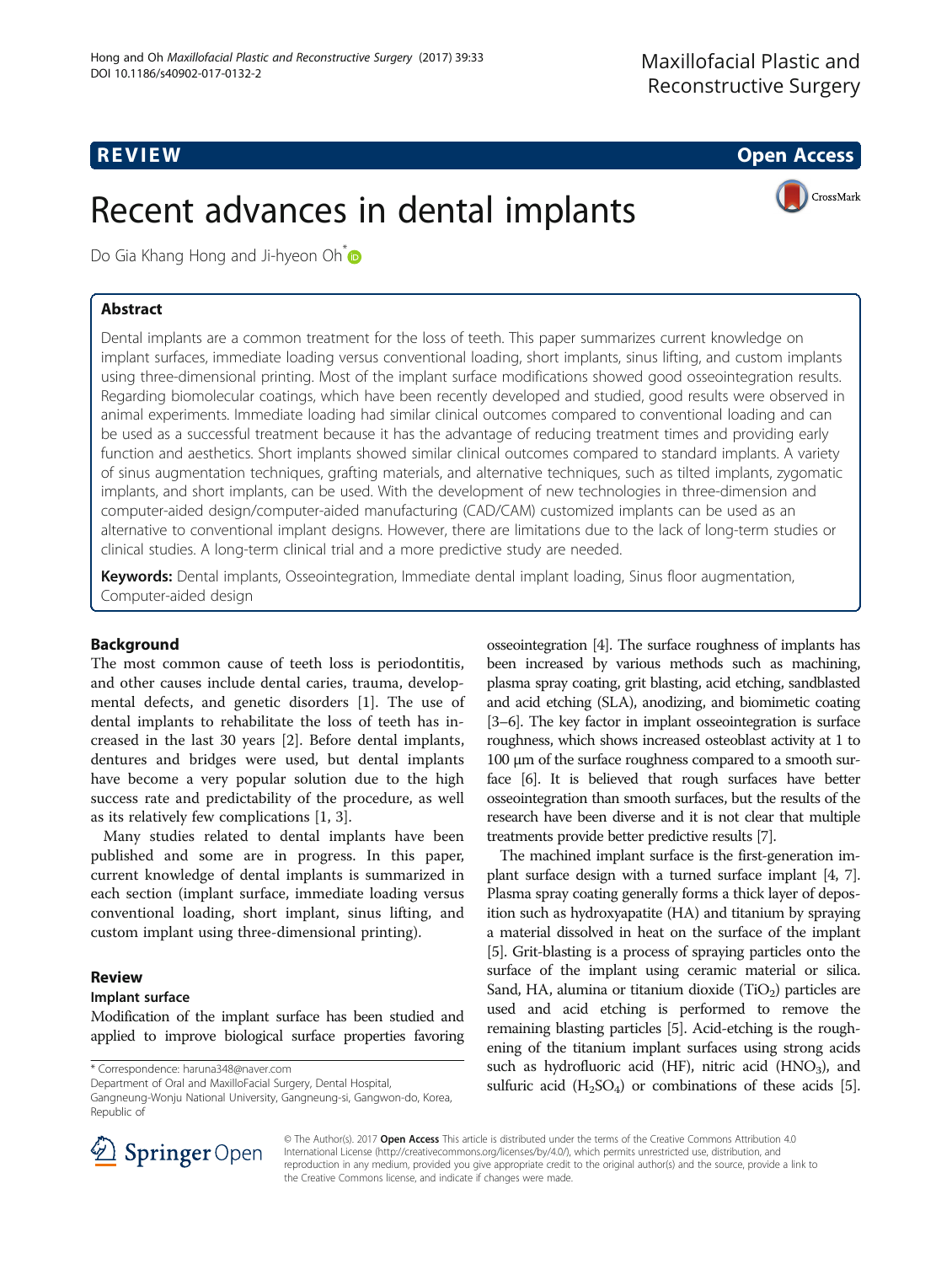SLA is acid etching after sandblasting with 250–500 μm large grit particles [\[7\]](#page-7-0). Anodizing is the dielectric breakdown of the  $TiO<sub>2</sub>$  layer by applying an increased voltage to generate a micro-arc. This process forms a porous layer on the titanium surface [[8](#page-7-0)].

In the short-term, the survival rate of SLA, HA coating, and oxidized surface modifications was reported to be 100%, but the survival rate tended to be slightly lower in the long-term [\[9](#page-7-0)–[11\]](#page-7-0). The long-term survival rate of each surface modification is shown in Table 1. In SLA, the survival rate at 10 years follow-up was  $98.8 \sim 99.7\%$ [[12, 13](#page-7-0)] and in titanium plasma sprayed (TPS), the survival rate at 20 years follow-up was 89.5% [[14](#page-8-0)]. With anodizing, the survival rate at  $8 \sim 12$  years follow-up was  $96.5 \sim 100\%$  [[15](#page-8-0)–[17](#page-8-0)]. With HA coating, although the survival rate at 10 years follow-up in 2007 was as low as 82.0% [[18\]](#page-8-0), there was also report of 98.5 and 93.2% in published papers in 2000, respectively, which was similar to uncoated titanium implants [\[19](#page-8-0)].

There are various surface modifications as mentioned above. It is said that any surface modification provides a good surface for osseointegration when the surface roughness is  $0.44 \sim 8.68$  µm [\[5](#page-7-0)]. It is said that acid etching and coating are the most preferred for making good roughness of the implant surface [[7\]](#page-7-0). There is a study that suggested HA is superior to sandblasting, SLA, TPS, and/or machined surfaces in bone-implant contact ratio [[20](#page-8-0)]. On the other hand, there is a study that suggested a bone-toimplant contact of a blasted-etched and covered with HA group was better than a blasted group, acid-etched group, and blasted and acid-etched group; however, there were no significant differences [[21](#page-8-0)].

Recently, research on implant surface modifications using inorganic materials (HA, calcium phosphate, bisphosphonate, etc.), growth factors (bone morphogenetic protein, platelet-derived growth factor, transforming growth factor beta, fibroblast growth factor, vascular endothelial growth factor, etc.), peptides, and extracellular matrix components (collagen, chondroitin sulfate, vitronectin, hyaluronic acid, etc.) has been underway as part of bioactive surface modification [[2, 4,](#page-7-0) [22\]](#page-8-0).

In animal studies, modifications of the implant surface by biomolecular coating seemed to enhance osseointegration by promoting peri-implant bone formation in the early stages of healing, and it seemed to improve histomorphometric analysis and biomechanical testing results [[4\]](#page-7-0). In animal studies, biological coating did not have a statistically significant effect on peri-implant bone growth, but statistically significant effects were observed with inorganic and extracellular matrix component coatings [[2](#page-7-0)]. Furthermore, such modifications of the implant surface do not always provide beneficial effects on osseointegration [\[4](#page-7-0)]. Long-term clinical studies are needed.

Immediate loading versus conventional (delayed) loading According to many previous studies, many researchers believed that after implantation in the jaw for a future prosthesis, titanium implants should be left submerged to undergo a healing process before they are capable of functional loading. This healing process, which is called osseointegration, could be completely achieved in a period from 3 to 6 months [\[23\]](#page-8-0). The reason for the delayed loading was to avoid micro-movement on the implant, which could interfere with the healing process. If this situation occurs, connective tissue can develop at the interface between the implant surface and the bone. The result would be failure of the implant due to not being able to resist the masticatory forces [[24](#page-8-0)].

Following the progressive development of technologies and the wide spread of implantation in dentistry, more recent research has focused on the mechanism of bone healing. It has provided a better understanding of osseointegration [[25\]](#page-8-0). It was suggested that it would be possible to reduce the period between implantation and the placement of a prosthesis [\[26](#page-8-0)].

Over the past 20 years, a number of studies and trials have reported similar results with trans-mucosal implants compared with submerged implants. As a result, it is not necessary to submerge the implants under the mucosa during the healing period, which eventually introduced the immediate loading protocol [\[27, 28](#page-8-0)].

This protocol was initially developed for the treatment of edentulous patients, and its main purpose was to restore

**Table 1** The survival rates by modifications of the implant surface

| Author/year                     | Modification material of implant surface | Follow up  | Survival rate |
|---------------------------------|------------------------------------------|------------|---------------|
| Buser D, et al./2012 [12]       | Sandblasted and acid-etched (SLA)        | 10 years   | 98.8%         |
| van Velzen FJ, et al./2015 [13] | Sandblasted and acid-etched (SLA)        | 10 years   | 99.7%         |
| Chappuis V, et al./2013 [14]    | Titanium plasma sprayed (TPS)            | 20 years   | 89.5%         |
| Degidi M, et al./2012 [15]      | Anodized                                 | 10 years   | 96.5%         |
| Mozzati M, et al./2015 [16]     | Oxidized                                 | 9-12 years | 97.1%         |
| Pozzi A, et al./2014 [17]       | Oxidized                                 | 8-10 years | 100%          |
| Binahmed A, et al./2007 [18]    | Hydroxyapatite (HA)                      | 10 years   | 82.0%         |
| Lee JJ, et al./2000 [19]        | Hydroxyapatite (HA)                      | 4-8 years  | 93.2-98.5%    |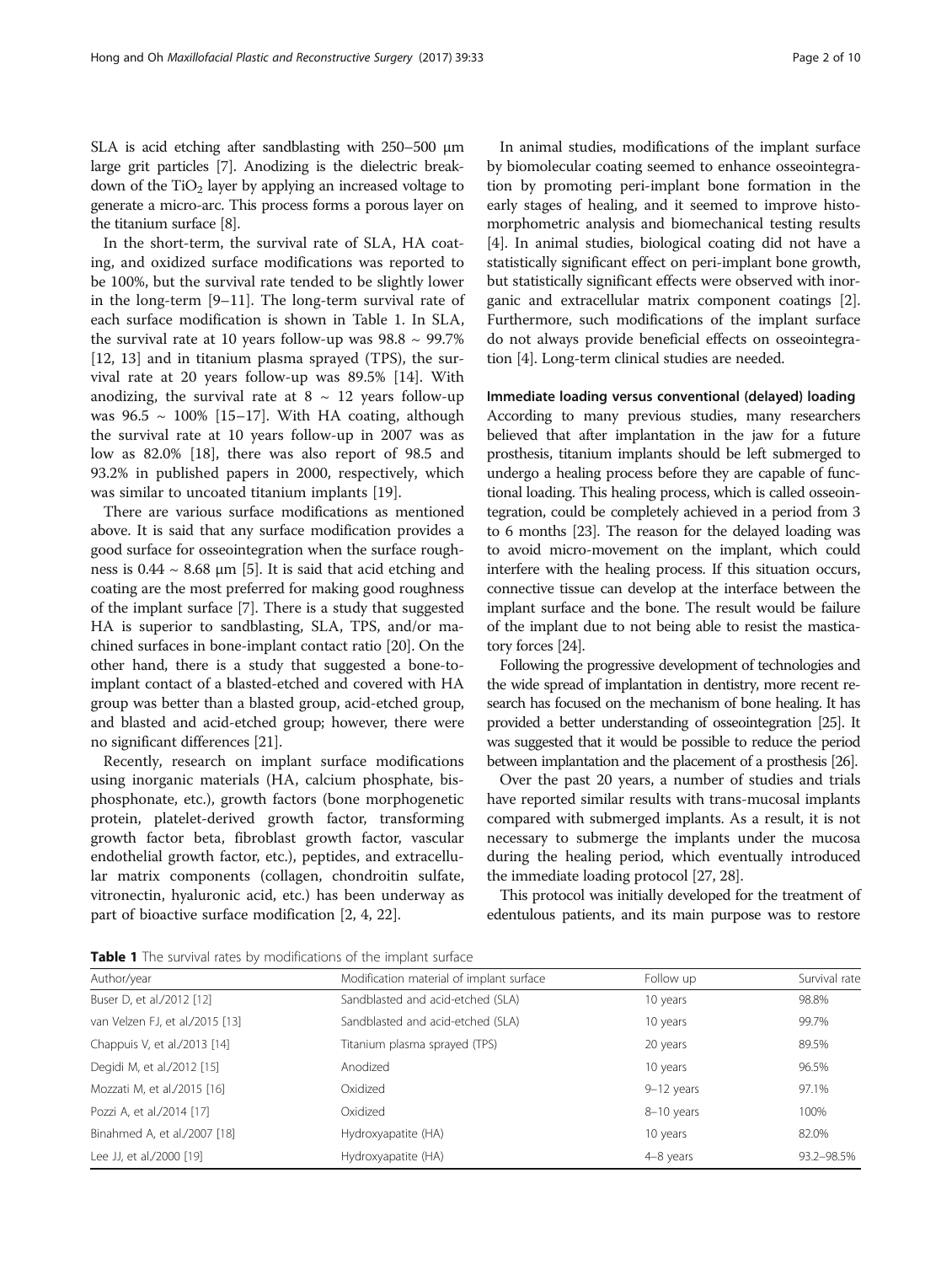immediate function and aesthetics, which are usually the main concerns of patients [\[29](#page-8-0)]. Numerous recent studies that focused on this concept have shown excellent results because the primary outcome was survival of the implant. A study showed an implant survival rate of 91.7% for immediately loaded implants at the 2 years of follow-up [\[30](#page-8-0)]. A 100% survival rate was reported in 11 edentulous patients treated with immediate full-arch implants [\[31\]](#page-8-0).

In studies that compared the immediately loaded implants with conventionally loaded implants, the results showed high survival rates in both groups. The first part of a study about late inter-antral implantation in the nonaugmented edentulous maxilla reported survival rates of 98.3% in the immediate loaded implants group and 96.7% in the conventional group at a mean observation period of 4.7 years [\[32\]](#page-8-0). The results in the second part of the study, in cases of immediate inter-antral implantation, also showed similar findings. They were 97.6 and 96.6% for a mean observation period of 3.9 years [[33\]](#page-8-0). A systematic review reported a survival rate of 98.2% in the immediate loading versus 99.6% in the conventional loading when reviewing 29 randomizedcontrol studies [\[34](#page-8-0)].

However, when considering the rate of failure between immediate loading and conventional loading in edentulous patients, there were publications that showed a higher risk of failure in treatment with an immediate loading protocol. Another article of meta-analysis showed that immediate loading indicated a slightly higher implant failure rate than conventional loading [[35\]](#page-8-0). A similar finding was also reported, but with a more significant difference [\[34\]](#page-8-0).

Marginal bone loss (MBL) is also considering as a primary outcome when comparing immediate loading and conventional loading. Progressive MBL was demonstrated as one of the measurements for evaluation of implant failure [\[36](#page-8-0)]. There were many recent publications that focused on the comparison of MBL in both implantation of single-tooth cases and edentulous cases.

A minimal MBL with no mobility and peri-implant radiolucency in both treatment modalities were reported when evaluated clinically and radiographically in 20 patients with the need for fixed implant-supported prosthesis for missing mandibular first molars over a period of 72 months [\[37\]](#page-8-0). Another study on implantation for singletooth cases also showed similar findings. There were no significant differences in bone loss between the immediate implant loading and conventional implant loading groups at 1 year follow-up after implantation of a single tooth in the anterior maxilla [\[38\]](#page-8-0).

This trend could also be found in many studies that focused on edentulous cases. When immediate loading four implants with a pre-existing denture converted to a fixed dental prosthesis compared with conventional loading (3–

6 months), it was reported that the same change of 1.2 mm in marginal bone over 5 years in both groups was observed [[39](#page-8-0)]. Also an insignificant difference in mean MBL between the two treatment modalities in both late and immediate inter-antral implantation in the nonaugmented edentulous maxilla was reported [\[32\]](#page-8-0).

Patient-related outcomes were frequently chosen as a secondary outcome in many publications related to immediate loading versus conventional loading. In a previously mentioned systematic review, most patients preferred immediate loading rather than the conventional loading depending on general and aesthetic satisfaction as well as on postoperative outcomes, such as pain, edema or the need for medications [[34](#page-8-0)]. Other different findings were found. Patients in the immediate loading group reported higher satisfaction than the conventional loading group. However, at the end of a 1 year observation period, functional differences between the two groups had disappeared. Postoperative pain was the only significant difference, with a lower value in the immediate loading groups after the third day [\[40\]](#page-8-0). A study, however, showed that immediate loading evoked more postoperative pain on the first day and more swelling on the third day rather compared to the delayed loading. The study compared immediate and delayed loading of single implants to support mandibular overdentures, thus suggesting that the number of implants could affect the decision about whether immediate loading or conventional loading should be considered [\[41](#page-8-0)].

Based on the current evidence pool, it could be suggested that immediate loading can be used as a successful treatment modality. It reduces treatment times, provides early function and aesthetics, preserves the alveolar bone as well as prevents unwanted migration of an adjacent tooth in the case of missing a single tooth. However, to achieve the desired treatment outcome, some factors must be taken into consideration when immediate loading is chosen as a treatment procedure (adequate primary stability, patient compliance, and the number of implants).

# Short implant

In an atrophic alveolar ridge, there are many anatomical limitations (maxillary sinus, nasal floor, nasopalatine canal, inferior alveolar canal) that make placement of a standard implant difficult [\[42\]](#page-8-0). To overcome these limitations and vertical bone deficits, additional surgical procedures, such as guided bone regeneration, block bone grafting, maxillary sinus lift, distraction osteogenesis, and nerve repositioning, are performed to place a standard implant [[42](#page-8-0), [43](#page-8-0)]. However, the procedure is sensitive, challenging, costly, and time-consuming and increases surgical morbidity and causes many complications such as sinusitis, infection, hemorrhage, nerve injury, and gait disturbance [\[42](#page-8-0), [44](#page-8-0), [45\]](#page-8-0).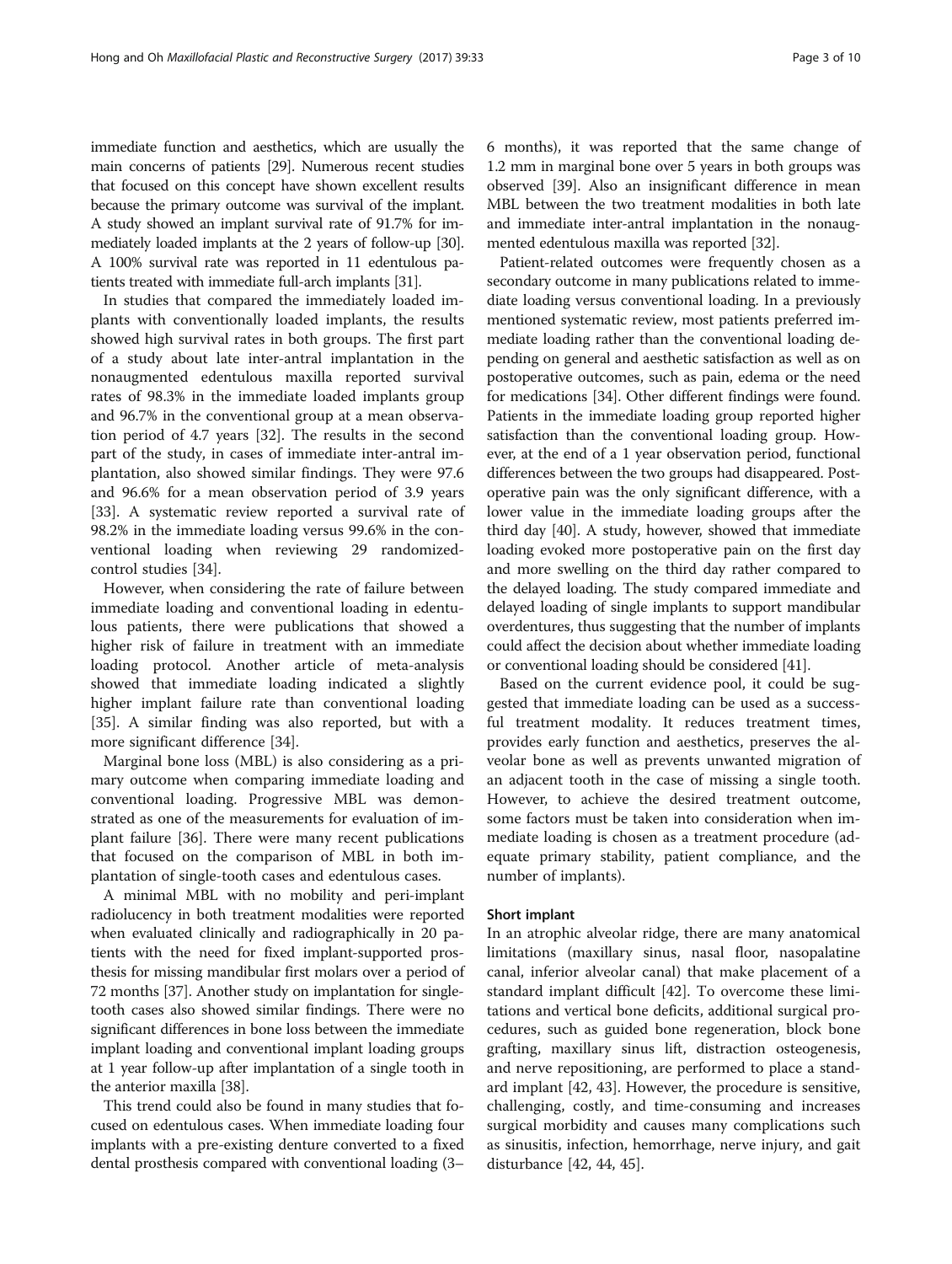Short implants are considered to be simpler and more effective by reducing the likelihood of such complications, patient discomfort, procedure costs, and procedure times in rehabilitation of the atrophic alveolar ridge [[42, 46](#page-8-0)–[49](#page-8-0)]. The term of a short dental implant is subjective, and there is no clear criteria for the length of a short dental implant [[43](#page-8-0), [46](#page-8-0), [47](#page-8-0)]. Some articles defined 10 mm or less as the criterion of a short dental implant [[47, 50\]](#page-8-0), and some defined less than 10 mm as a short dental implant [[46, 51](#page-8-0)]. Some defined the short implant as 8 mm or less [[43, 52](#page-8-0), [53](#page-8-0)]. Implant companies have recently offered short implants of less than 8 mm [\[47\]](#page-8-0). In this paper, a short dental implant was defined as less than 8 mm, which is similar to other papers [\[48](#page-8-0), [54](#page-8-0)–[56\]](#page-9-0).

The list of the papers reviewed and the results are shown in Table 2. The papers were published within the last 5 years (from 2013 to 2017) and included dental implants that were less than 8 mm. The period of follow-up ranged from 1 to 5 years. The length of the dental implant varied from 4 to 6.6 mm, and a comparison with long or standard dental implants also varied with and without bone grafts. In this paper, failure was defined as implant loss.

The clinical outcome of short implants in these various criteria is controversial. The lower survival rate of 86.7% for 6-mm short implants after 5 years was reported [[57](#page-9-0)]. On the other hand, the survival rate of 100% for 6-mm short implants after 3 years [\[54\]](#page-8-0) and the survival rate of 97.6% for 4-mm short implants after 1 year were reported [[58](#page-9-0)]. The survival rate of 95.2% for 6-mm short implants after 5 years [\[59\]](#page-9-0), and the survival rate of 100% for 6-mm short implants after 1 year were reported [[60\]](#page-9-0). The survival rate of 97.1% for 5-mm short implants after 1 year [[61](#page-9-0)], and the survival rate of 97.2% for 6-mm short implants after 1 year were reported [\[62\]](#page-9-0).

In studies comparing standard implants without a bone graft and short implants, the survival rate ranged from 86.7 to 97.6% [\[57](#page-9-0)–[59](#page-9-0)]. In studies comparing standard implants with a bone graft and short implants, the survival rate ranged from 91.7 to 100% [\[54,](#page-8-0) [60, 61, 63, 64](#page-9-0)]. There was also a statistically significant higher incidence of complications in the group with a standard implant with a bone graft [\[60, 64\]](#page-9-0). In addition, there was also statistically significant higher marginal bone loss in the group with a standard implant with a bone graft [\[63, 64\]](#page-9-0).

Recent studies have indicated that single-crown implants in the posterior region can be considered as a predictable treatment option [[51,](#page-8-0) [65, 66](#page-9-0)]. However, the implant placement on type IV bone or with the length of 8 mm or less should be used with caution, because of the higher risk of failure compared to the standard implant [[65](#page-9-0), [66](#page-9-0)].

In conclusion, the use of a short implant of less than 8 mm had similar clinical outcomes compared with a standard implant, but long-term follow-up data for more than 5 years is needed.

## Sinus lifting

Sinus augmentation, in other words, sinus lifting was first described as a surgical technique for creating a bone window in the vestibular wall of the sinus. After that, the sinus epithelium was gently raised to create a space for bone grafting. Bone harvesting was performed in the iliac crest area and then placed in the prepared space. The healing period took about 6 months before implantation [[67](#page-9-0)]. The use of autogenous bone, allograft and alloplast material for bone grafting during sinus augmentation was suggested. In addition, the one-stage approach was demonstrated, in which sinus augmentation and implantation are performed in one surgery while the two-stage approach had the implantation taking place after several months of sinus augmentation [\[68\]](#page-9-0). The abovementioned technique has been known as sinus lifting with the lateral window and is still widely used in modern implant dentistry due to its reliable efficiency.

Osteotome sinus floor elevation was a less invasive one-stage technique. In this technique, the sinus epithelium was accessed via a crestal approach. The tip of the

Table 2 The survival rate of standard and short implants

| Author/year                  | Length standard implants<br>and number of implants | Length short implants<br>and number of implants | Diameter<br>$(\emptyset$ mm)            | Follow up | Survival rate<br>standard implants | Survival rate<br>short implants |
|------------------------------|----------------------------------------------------|-------------------------------------------------|-----------------------------------------|-----------|------------------------------------|---------------------------------|
| Pohl V, et al./2017 [54]     | 11, 13, 15 mm 68                                   | 6 mm 61                                         | 4 mm                                    | 3 years   | 100%                               | 100%                            |
| Rossi F, et al./2016 [57]    | 10 mm 30                                           | 6 mm 30                                         | $4.1$ mm                                | 5 years   | 96.7%                              | 86.7%                           |
| Felice P, et al./2016 [58]   | $\geq 8.5$ mm 116                                  | 4 mm 124                                        | $4 \, \text{mm}$                        | 1 year    | 98.28%                             | 97.58%                          |
| Romeo E, et al./2014 [59]    | 10 mm 19                                           | 6 mm 21                                         | 4 mm                                    | 5 years   | 100%                               | 95.24%                          |
| Pistilli R, et al./2013 [60] | $\geq 10$ mm 91                                    | 6 mm 80                                         | 4 mm                                    | 1 year    | 96.7%                              | 100%                            |
| Pistilli R, et al./2013 [61] | $\geq$ 10 mm 69                                    | 5 mm 68                                         | $5 \, \text{mm}$                        | 1 year    | 98.55%                             | 97.1%                           |
| Gulje F, et al./2013 [62]    | 11 mm 101                                          | 6 mm 107                                        | 4 mm                                    | 1 year    | 99.01%                             | 97.2%                           |
| Esposito M, et al./2014 [63] | $\geq$ 10 mm 68                                    | 5 mm 60                                         | Standard: 4 and<br>$6$ mm Short: $6$ mm | 3 years   | 97.06%                             | 91.67%                          |
| Felice P, et al./2014 [64]   | $\geq$ 9.6 mm 61                                   | 6.6 mm 60                                       | 4 mm                                    | 5 years   | 95.08%                             | 91.67%                          |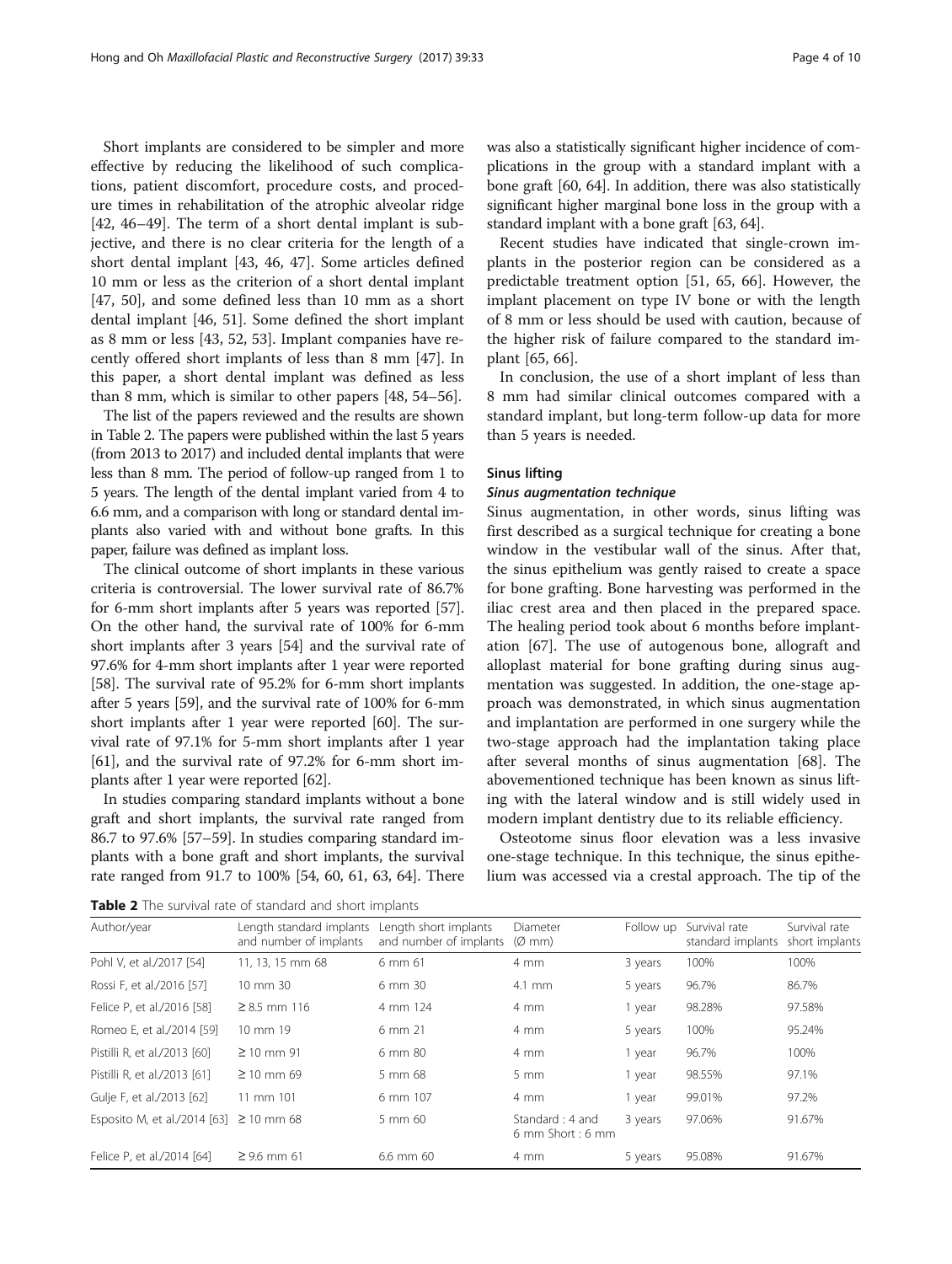osteotomes, with increasing diameter, push a mass of bone to a required level that beyond the original sinus floor, eventually elevating the sinus epithelium. The implants were then inserted without drilling after sinus augmentation, followed by bone grafting if necessary. However, it was suggested that a minimum of 6-mm alveolar bone height was needed for primary stability [\[69\]](#page-9-0).

One of the most common complications of sinus augmentation was perforation of the sinus epithelium, which could be a result of sinusitis, excessive bleeding and delayed healing. Many modified techniques and surgical instruments were introduced to avoid complications of sinus augmentation. A crestal approach using a non-traumatic drill to decrease the risk of tearing the sinus membrane was suggested. In retrospective study, long implants (13 mm and 15 mm) were inserted in 265 cases. For bone grafting, many options were available. The bone can be harvested from the osteotomy site, or a bone substitute can be used. In the case of experienced surgeons, implants could be inserted without grafting, and the tip of the implants could act as a support for the sinus membrane. Similar to crestal approach technique, a primary stability is achieved if a minimum of 3 mm of alveolar bone height is available [[70\]](#page-9-0).

In addition, there were good results with the use of absorbable collagen membranes in perforated sinus for sinus elevation and implant placement [\[71\]](#page-9-0). In other technique for treatment of the posterior edentulous maxilla, implants were first placed in the ulna. After 6 weeks, bone blocks containing implants were harvested and transplanted into the sinus area protruding 3 to 4 mm. Implants were then left to heal for 6 weeks. To compare the efficiency of this treatment modality, patients treated with particulate bone grafts (an autogenous bone graft from the symphysis, tibia, or iliac crest) acted as controls. Grafts were allowed to heal for 6 months before implantation in the control group. There were no differences between the two groups in terms of implant stability. There was a significant increase in implant stability at 6 and 12 months in both groups. An ulna implant block, in combination with sinus grafting, could be an effective solution for increasing the vertical bone height, especially in severe cases of bone atrophy [\[72\]](#page-9-0).

In terms of grafting materials, the autogenous graft is considered to be the most predictable and reliable source of grafting for the replacement of deficient bones. The characteristics of the autogenous bone graft are that they are osteoconductive, osteoinductive, and osteogenic, and hardly any other grafting materials from other sources have the same capabilities. Intra-oral donor sites are convenient to harvest and share the same biological and molecular structures with the recipient site but yield a limited volume. Extra-oral donor sites could provide a significant volume of grafting material, but there is an increase in surgical complexity, morbidity, and scarring [[73\]](#page-9-0). Therefore, bone substitutes have been developed to further increase the option for choosing grafting materials.

Allografts consist of 'same species' tissue, which is harvested from cadaveric bone and undergoes various procedures to reduce antigenicity. Xenografts consist of different species tissue. The organic components are removed to create a mineral scaffold containing residual collagen. Alloplasts are synthetic bone substitutes. There are many types, which are classified by porosity. These graft materials could be manufactured as bone particles or large blocks can be mixed with autogenous bone [\[45](#page-8-0)].

Following the introduction of many types of grafting material, a controversy arose focusing on the question of which material should be chosen as the best solution for grafting augmentation and the related procedures.

The osseointegration of micro-implants was compared when performing sinus augmentation with the use of one of the three types of grafting materials: autogenous bone, bovine hydroxyapatite (BH), or mixture of BH with autogenous bone. The results of clinical and histological evaluations concluded that there were no statistically significant differences between any of the grafting materials; however, it was suggested that adding autogenous bone might accelerate the healing time [\[74\]](#page-9-0). This similar trend was also demonstrated. A randomized controlled trial (RCT) was conducted to compare the effectiveness between pure bovine bone matrix grafts with pure autogenous grafts. The final results also suggested that using bovine bone matrix grafts or autogenous grafts yielded no differences in terms of the implant or prosthetic failure, complications, discomfort, and bone level; however, there was an increase in operating times for autogenous bone grafts. The reason could be it required a longer time for the bone harvesting procedure [[75](#page-9-0)].

With the advancement in genetic and molecular research, numerous studies have been conducted in the past decade to establish a better understanding of the efficiency, safety, and mechanism characteristics of recombinant human bone morphogenetic protein-2 (rhBMP-2), which is an osteoinductive protein that is essential for bone growth and regeneration. Some of the growth factors, platelet-rich plasma (PRP) and other molecules, were found [\[76\]](#page-9-0). Many types of research were conducted to determine the effectiveness of using grafting material with the addition of rhBMP-2 in sinus augmentation for enhancing osseointegration.

A study aimed to determine whether the use of PRP could have a positive effect on osseointegration of autogenous bone grafts used for sinus augmentation. Both maxillary sinuses in five edentulous patients were augmented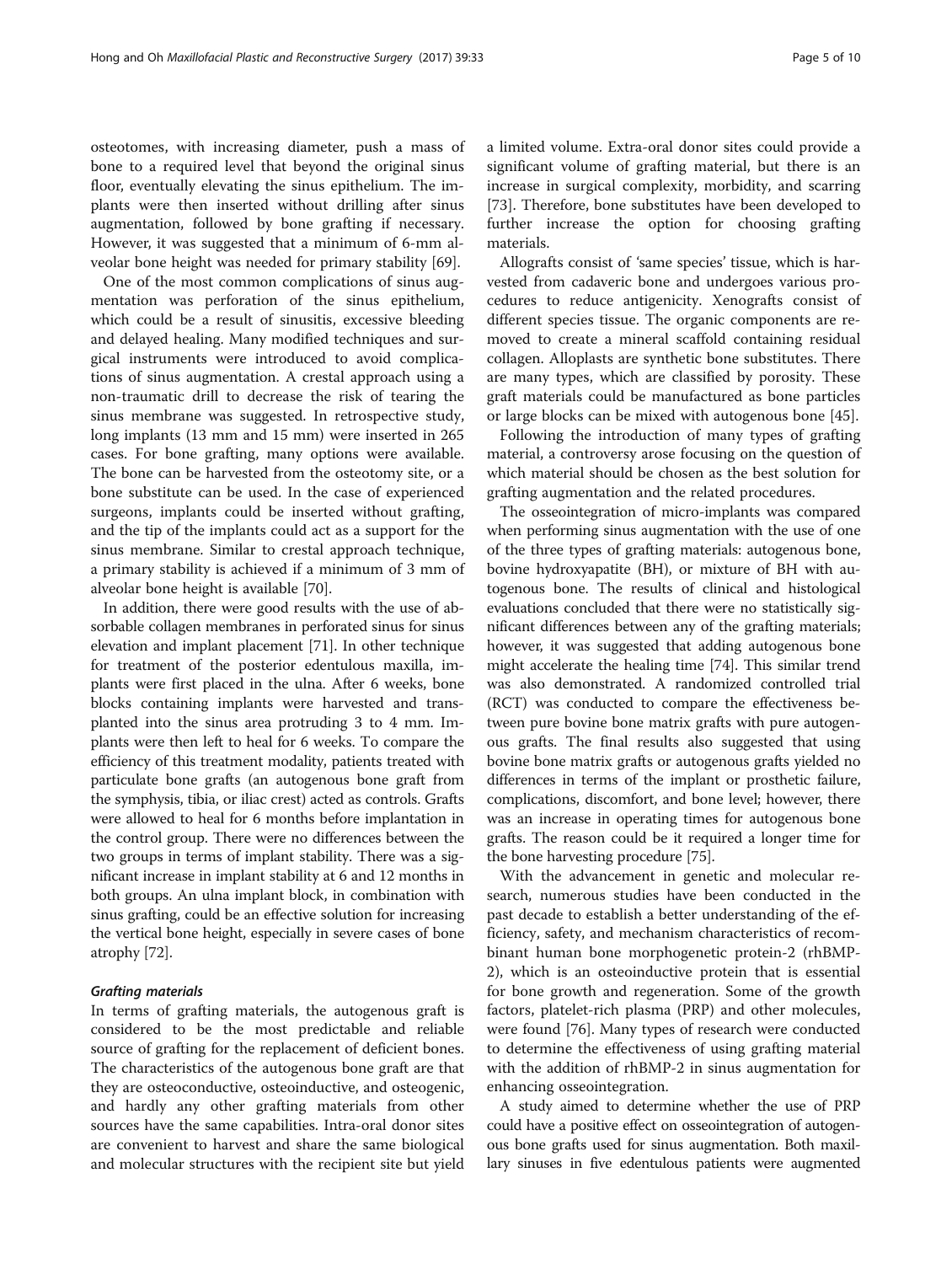with an autogenous bone graft. PRP was only added to one grafting site. Micro-radiographical and histomorphological examination revealed no significant difference between the PRP and non-PRP sides, suggesting that PRP has no useful characteristic in promoting healing of autogenous bone grafting [[77](#page-9-0)]. In animal study, the bovine bone graft with PRP had less new bone formation and bone healing process than xenograft alone [\[78\]](#page-9-0). On the other hand, there was a study to confirm the effect of using PRP when using the bovine bone as the grafting material in a RCT. Patients underwent sinus augmentation with bovine bone graft alone or bovine bone graft with PRP. Additionally, a split-mouth study was conducted, which performed histological evaluation. Analysis of the results revealed that grafting sites treated with PRP showed better bone remodeling, suggesting the possibility of an increase in the new volume of bone when PRP is used with bovine bone grafting [[79](#page-9-0)].

Despite the reliability and efficiency of various sinus augmentation techniques, there is still a high rate of complications and complexity for such procedures. With the advances in technology and improvements in design and manufacture of implants, some alternative concepts suggested implantation without sinus augmentation could be possible.

The use of a tilted (angulated) implant in the posterior maxilla was suggested to avoid sinus augmentation. In this study, an evaluation was made to compare the efficiency between tilted and axial implants with no sinus grafting. After 5 years of follow-up, the implant success rate was 95.2% (survival: rate 100%) for the tilted implants and 91.3% (survival rate 96.5%) for the axial implants. The average marginal bone loss was 1.21 mm for the tilted implants and 0.92 mm for the axial ones [[80\]](#page-9-0).

The concept of using tilt implant was further enhanced. Trans-sinus tilted implants, with the implant body inside the sinus, were utilized in the All-on-4 concept for complete edentulous maxilla patients (Fig. [1\)](#page-6-0). A survival rate of 96.4% was achieved at the implant level. The survival rate of prostheses was 100%. Sinusitis occurred in two patients (2.9%). The high survival rate and low complication rate suggest that trans-sinus implants could be an alternative solution to avoid sinus augmentation [[81](#page-9-0)].

Zygomatic implants offer another option treatment modality to sinus augmentation. Almost similar to transsinus tilted implants, zygomatic implants are long implants that pass through the sinus or laterally to the sinus [\[82](#page-9-0)]. The difference was the anchorage position. While the tip of a trans-sinus tilted implant is positioned in the bone between the anterior sinus wall and the nasal cortical bone [\[81\]](#page-9-0), a zygomatic implant will anchor itself into the zygomatic process for stability.

The use of a short implant (4 to 8 mm long) was also an interesting and straight forward alternate treatment modality for sinus augmentation followed by longer implant placement. In a recent systematic review, there was further clarification of this concept. Eight RCTs from an initial search count of 851 titles were selected, and data extraction was performed. Both long-term follow-up (16–18 months) and short-term follow-up (8– 9 months) study showed no significant differences when comparing implant survival rates. Most common complications were membrane perforations, and they were almost three times higher for longer implants in the augmented sinus compared to shorter implants. Morbidity, surgical time, and cost-effectiveness also showed more favorable data in the shorter implant group [\[83\]](#page-9-0).

Sinus augmentation is the most common indication associated with implant placement in patients with severe edentulous maxilla. With the advancement of implant dentistry, there have been introductions of new techniques and grafting materials, which were aimed to improve the treatment outcomes of sinus augmentation. Several new concepts, such as the use of an angulated implant, zygomatic implant, or short implant, could provide another option for implantation in the posterior maxilla without the need for sinus augmentation, thus making treatment time shorter and reducing the rate of complications and the complexity of the treatment procedure.

#### Custom implant using three-dimensional printing

Custom implant using three-dimensional printing (3DP) was first used in the fields of rapid tooling and rapid prototyping. Initially, specifically single, personalized objects were manufactured by 3DP in restorative dentistry. By combining oral scanning with a CAD/CAM design and using 3DP, dental labs can produce dental prostheses (crowns, bridges) and plaster/stone models more rapidly and with excellent precision than most tradition procedures performed by lab technicians [\[84\]](#page-9-0).

With the advancement of implant dentistry, there was an increase in utilizing CAD/CAM as a supportive means to maximize the results of implant treatment. Customized implant abutments have been successfully produced using CAD/CAM for difficult cases when standard abutments may not provide a suitable option for a future prosthesis. Thus, to combine with customized abutments, customized coping was also manufactured for such cases to provide a more accurate impression [\[85\]](#page-9-0).

In addition to the usage of 3DP and CAD/CAM in the making of prosthesis-related components, some have presented concepts of utilizing this advanced technology in the planning phase of implantation. The use of cone beam computed tomography (CBCT) combined with CAD/CAM was suggested to produce a surgical guide for implant placement (Fig. [2](#page-6-0)). In this scenario, mini-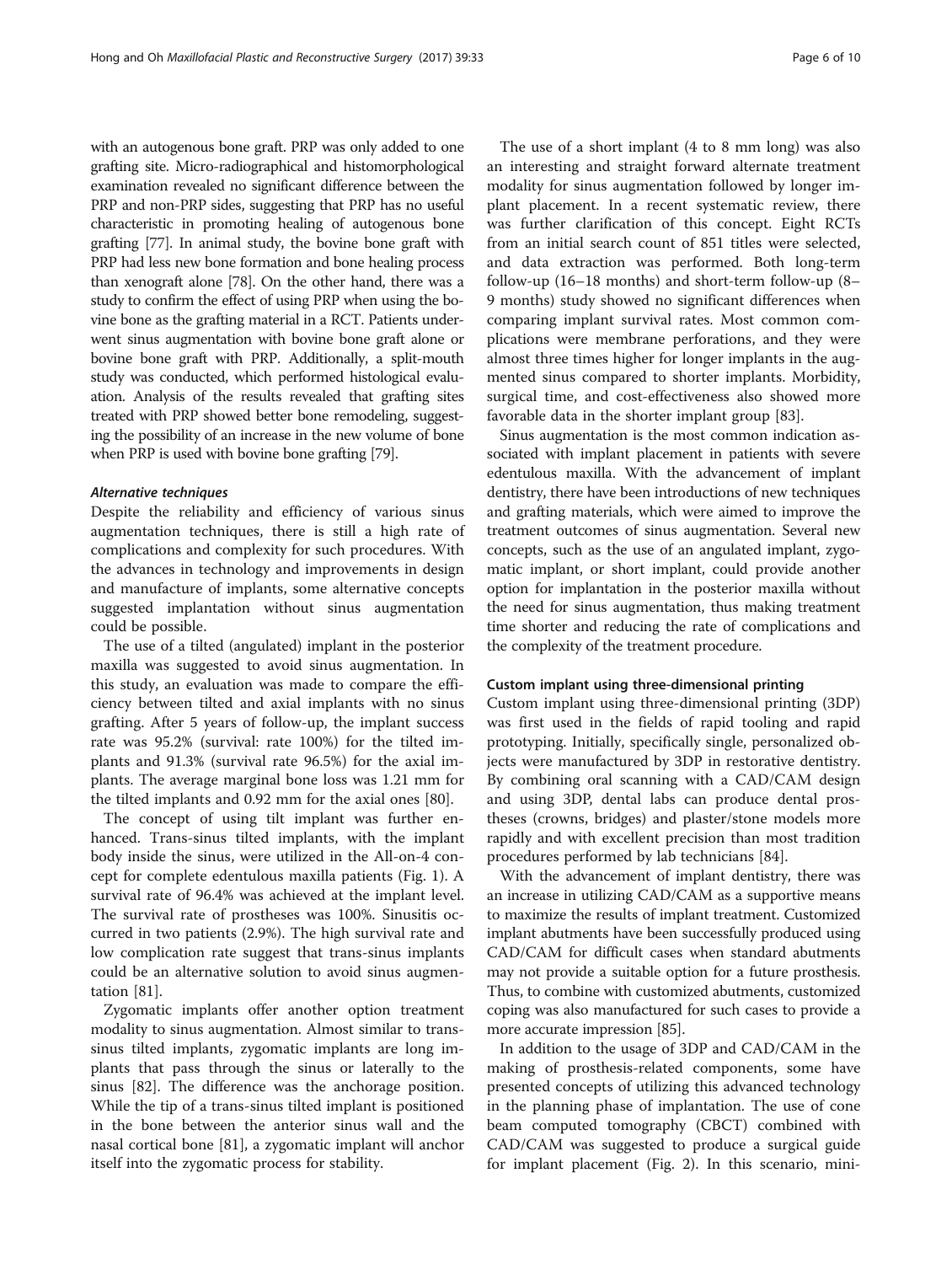<span id="page-6-0"></span>

implants were used as reference points. A software created the three-dimensional simulation and allowed the clinician to plan an ideal implant placement, virtually integrating the future prosthetic for a complete rehabilitation treatment. A digital file of the surgical template was exported, and fabrication of surgical guide was performed by 3DP [\[86](#page-9-0)]. There was a study showing favorable results in the accuracy evaluation of computerguided implant surgery [[87](#page-9-0)].

3DP and CAD/CAM has involved itself in almost every aspect of implant dentistry, from the planning phase to finalizing the prosthesis. The only component left is the implant itself, which is still commonly manufactured by traditional methods. One of the new possible theories with 3DP technology is to produce a customized implant with the analog that mimics the root of the missing tooth, as an alternative to the traditional implant design (threaded, straight, or tapered). With similar dimensions to the original root, the customized implant could provide better matching with the root socket [\[88](#page-9-0)]. Recently, many types of research have further explained that this theory have been conducted on cadaver models, animal models, or in clinical trials.



Fig. 2 The surgical guide for implant placement. CBCT and CAD/ CAM are used to produce a surgical guide for implant placement

There was an experiment to clinically and histologically evaluate the customized implant placed in an already extracted socket in monkeys. After the extraction of the single-root teeth (upper central and lateral incisors), fabrication of the customized implant was performed with a CAD/CAM system after the root was machine copied to a titanium analog. The implants were then inserted into the respective sockets. Histological findings showed an average mineralized bone-to-implant contact of  $41.2 \pm 20.6$ %, suggesting that osseointegration could occur after the placement of titanium implants created by a laser-copy machine [\[89](#page-9-0)].

With a more sophisticated study design, the effectiveness of customized zirconia implants with two different surface modifications was compared in 18 patients. The customized implants were fabricated after the extraction of the corresponding teeth. The implant surface then underwent the sandblasting process. However, in group 1 ( $n = 12$ ), implants were modified with additional macro retention while the implants for the other group  $(n = 6)$  were not. No complications occurred during the healing period. All implants without additional macro retention were lost within 2 months. In the other group, the overall survival rate was 92%. As a result, it could be confirmed that customized zirconia implants, with specific modifications, could achieve primary stability and osseointegration [[90](#page-9-0)].

However, it should be noted that two of the previous studies used a concept of fabricating the customized implant based on the three-dimensional (3D) data of an already extracted tooth. Thus, it could be indicated that, in the cases of a patient requiring implant replacement for a single-tooth, the tooth has to be extracted as the first surgery, and only then could implantation be performed later in another surgery. It would seem more efficient to have the customized implant ready before tooth extraction, allowing immediate implantation and omitting the need for a second surgery. A question arose about whether a pre-extracted tooth or a post-extracted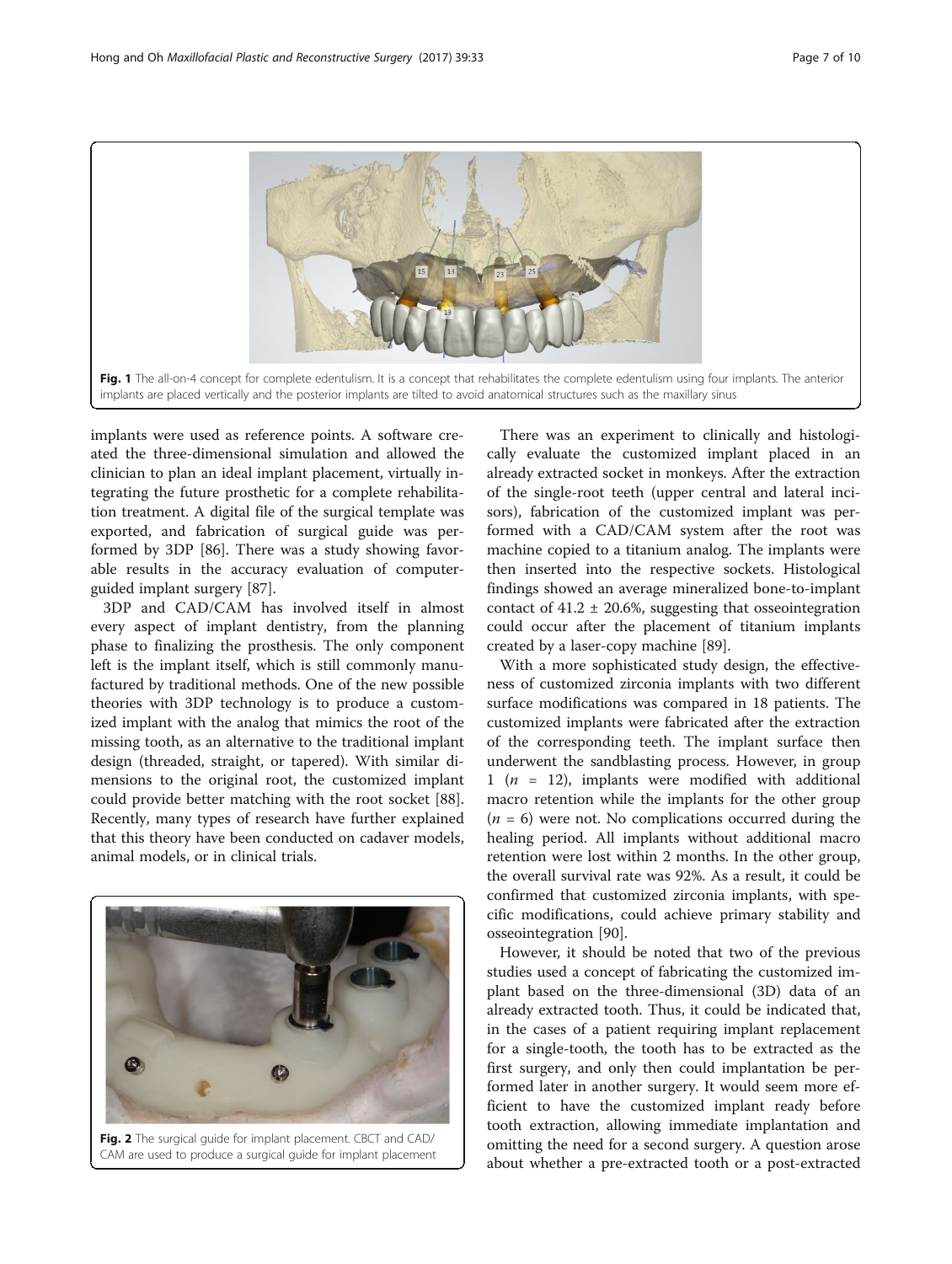<span id="page-7-0"></span>tooth could provide more accurate 3D data as a basic model for the fabrication of a customized implant.

There was a study that compared the accuracy of a customized implant created by 3DP and a fused deposition modeling technique (FDM) based on the preextraction CBCT data of the tooth (in vivo) with the real original tooth after extraction (in vitro) from orthodontic patients. The 3D deviations between the in vivo teeth, in vitro teeth, and the 3DP customized implant were compared using studio software. According to the results, an independent  $t$  test showed that no statistically significant difference was observed between the in vitro teeth and in vivo teeth in terms of average deviation. It could be concluded that with the combination of 3DP and FDM, CBCT data of a pre-extracted tooth could be used for fabricating the corresponding customized implants with high precision as an alternative to 3D data of the postextraction tooth [[91\]](#page-9-0).

A study with a similar design and method was also conducted, with data collected from a human cadaver. After comparisons, the results showed that the greatest differences between the customized implant and the optical scan of the extracted tooth were observed at the apex and the cement-enamel junction (CEJ) areas on the buccal and lingual side. There was an overall decrease in the surface area of 6.33% for the customized implant compared to the original tooth [\[88\]](#page-9-0).

In addition to the decision of choosing the optimal 3D data between the pre-extraction or post-extraction tooth for fabrication of a customized implant, the intactness of the tooth must also be taken into account, particularly in the root area. Teeth that need to be replaced by implants are commonly damaged or even already extracted; thus, it is suggested that recreating a 3D model based on the contra-lateral tooth could be a suitable option. Additionally, the concept of using 3D data of the tooth without extraction could achieve better accuracy because there was no damage to the tooth by the elevator or dental forceps [\[88](#page-9-0)].

With the ongoing development of new technology in 3D and CAD/CAM, it is predicted that customized implants could be the promising future of implant dentistry as an alternative to conventional implant designs. However, more clinical trials are needed to evaluate the effectiveness of this approach.

# Conclusion

Recent findings about surface modifications, immediate loading, short implants, sinus lifting, and custom implants have improved the success rate of implants regarding. However, there are limitations due to the lack of long-term or clinical studies. A long-term clinical trial and a more predictive study are needed.

## Acknowledgements

Not applicable.

## Funding

This research was conducted with the support of the Cooperative Research Program for Agriculture Science and Technology Development (Project no. PJ01121404), Rural Development Administration, Republic of Korea.

#### Authors' contributions

All authors wrote the manuscript. Both authors read and approved the final manuscript.

#### Ethics approval and consent to participate Not applicable.

#### Consent for publication

Not applicable.

#### Competing interests

The authors declare that they have no competing interests.

## Publisher's Note

Springer Nature remains neutral with regard to jurisdictional claims in published maps and institutional affiliations.

## Received: 15 August 2017 Accepted: 25 September 2017 Published online: 05 November 2017

#### References

- 1. Zohrabian VM, Sonick M, Hwang D, Abrahams JJ (2015) Dental implants. Semin Ultrasound CT MR 36:415–426
- 2. Jenny G, Jauernik J, Bierbaum S, Bigler M, Gratz KW, Rucker M, Stadlinger B (2016) A systematic review and meta-analysis on the influence of biological implant surface coatings on periimplant bone formation. J Biomed Mater Res A 104:2898–2910
- 3. Shemtov-Yona K, Rittel D (2015) An overview of the mechanical integrity of dental implants. Biomed Res Int 2015:547384
- 4. Smeets R, Stadlinger B, Schwarz F, Beck-Broichsitter B, Jung O, Precht C, Kloss F, Grobe A, Heiland M, Ebker T (2016) Impact of dental implant surface modifications on osseointegration. Biomed Res Int 2016:6285620
- 5. Jemat A, Ghazali MJ, Razali M, Otsuka Y (2015) Surface modifications and their effects on titanium dental implants. Biomed Res Int 2015:791725
- 6. von Wilmowsky C, Moest T, Nkenke E, Stelzle F, Schlegel KA (2014) Implants in bone: part I. A current overview about tissue response, surface modifications and future perspectives. Oral Maxillofac Surg 18:243–257
- 7. Barfeie A, Wilson J, Rees J (2015) Implant surface characteristics and their effect on osseointegration. Br Dent J 218:E9
- 8. Li LH, Kong YM, Kim HW, Kim YW, Kim HE, Heo SJ, Koak JY (2004) Improved biological performance of Ti implants due to surface modification by microarc oxidation. Biomaterials 25:2867–2875
- 9. Lee JW, An JH, Park SH, Chong JH, Kim GS, Han J, Jung S, Kook MS, Oh HK, Ryu SY, Park HJ (2016) Retrospective clinical study of an implant with a sandblasted, large-grit, acid-etched surface and internal connection: analysis of short-term success rate and marginal bone loss. Maxillofac Plast Reconstr Surg 38:42
- 10. Rungcharassaeng K, Lozada JL, Kan JY, Kim JS, Campagni WV, Munoz CA (2002) Peri-implant tissue response of immediately loaded, threaded, HAcoated implants: 1-year results. J Prosthet Dent 87:173–181
- 11. Jungner M, Lundqvist P, Lundgren S (2005) Oxidized titanium implants (Nobel Biocare TiUnite) compared with turned titanium implants (Nobel Biocare mark III) with respect to implant failure in a group of consecutive patients treated with early functional loading and two-stage protocol. Clin Oral Implants Res 16:308–312
- 12. Buser D, Janner SF, Wittneben JG, Bragger U, Ramseier CA, Salvi GE (2012) 10-year survival and success rates of 511 titanium implants with a sandblasted and acid-etched surface: a retrospective study in 303 partially edentulous patients. Clin Implant Dent Relat Res 14:839–851
- 13. van Velzen FJ, Ofec R, Schulten EA, Ten Bruggenkate CM (2015) 10-year survival rate and the incidence of peri-implant disease of 374 titanium dental implants with a SLA surface: a prospective cohort study in 177 fully and partially edentulous patients. Clin Oral Implants Res 26:1121–1128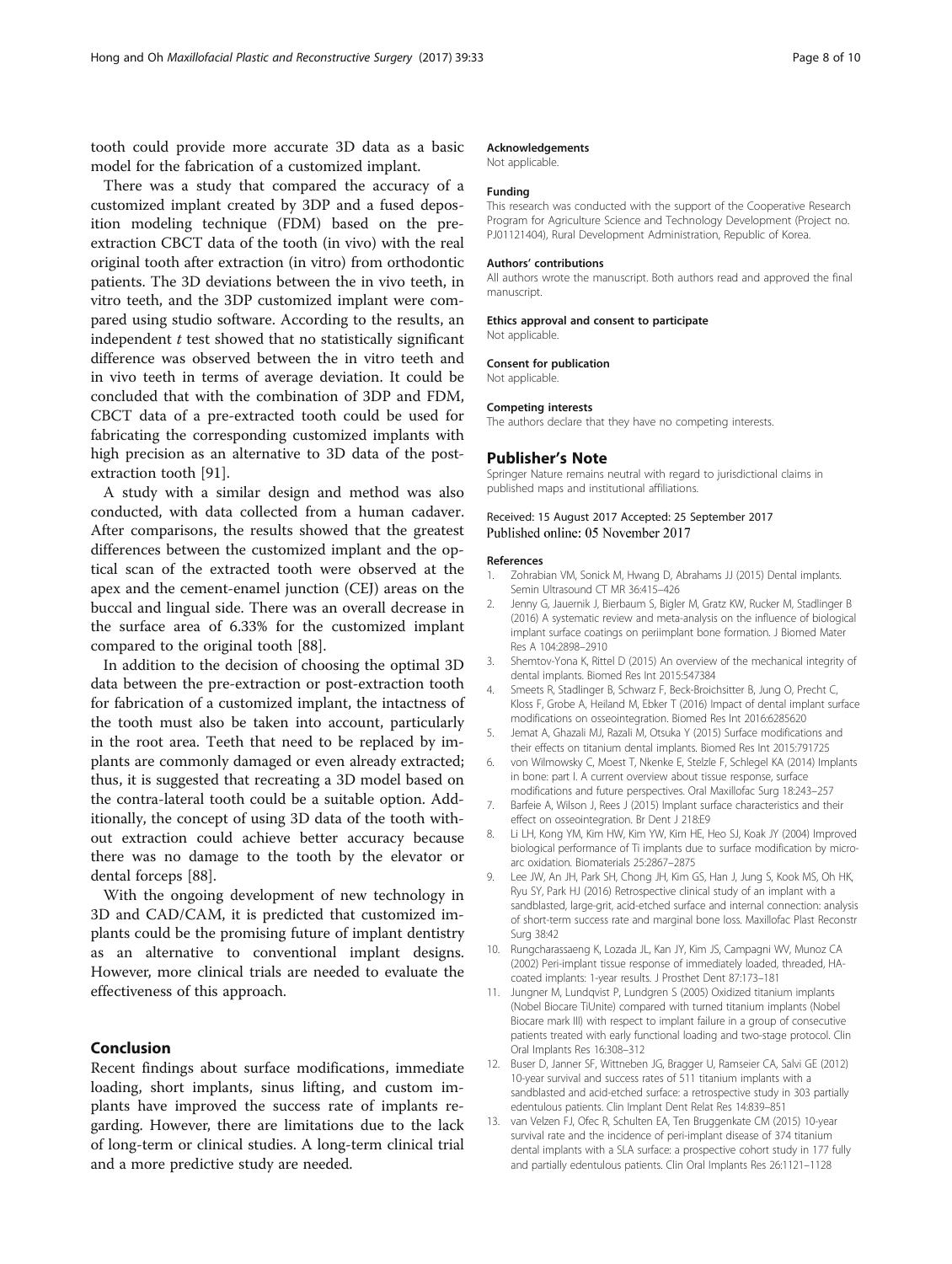- <span id="page-8-0"></span>14. Chappuis V, Buser R, Bragger U, Bornstein MM, Salvi GE, Buser D (2013) Long-term outcomes of dental implants with a titanium plasma-sprayed surface: a 20-year prospective case series study in partially edentulous patients. Clin Implant Dent Relat Res 15:780–790
- 15. Degidi M, Nardi D, Piattelli A (2012) 10-year follow-up of immediately loaded implants with TiUnite porous anodized surface. Clin Implant Dent Relat Res 14:828–838
- 16. Mozzati M, Gallesio G, Del Fabbro M (2015) Long-term (9-12 years) outcomes of titanium implants with an oxidized surface: a retrospective investigation on 209 implants. J Oral Implantol 41:437–443
- 17. Pozzi A, Mura P (2014) Clinical and radiologic experience with moderately rough oxidized titanium implants: up to 10 years of retrospective follow-up. Int J Oral Maxillofac Implants 29:152–161
- 18. Binahmed A, Stoykewych A, Hussain A, Love B, Pruthi V (2007) Long-term follow-up of hydroxyapatite-coated dental implants—a clinical trial. Int J Oral Maxillofac Implants 22:963–968
- 19. Lee JJ, Rouhfar L, Beirne OR (2000) Survival of hydroxyapatite-coated implants: a meta-analytic review. J Oral Maxillofac Surg 58:1372–1379
- 20. Buser D, Schenk RK, Steinemann S, Fiorellini JP, Fox CH, Stich H (1991) Influence of surface characteristics on bone integration of titanium implants. A histomorphometric study in miniature pigs. J Biomed Mater Res 25:889–902
- 21. Calvo-Guirado JL, Satorres-Nieto M, Aguilar-Salvatierra A, Delgado-Ruiz RA, Mate-Sanches de Val JE, Gargallo-Albiol J, Gomez-Moreno G, Romanos GE (2015) Influence of surface treatment on osseointegration of dental implants: histological, histomorphometric and radiological analysis in vivo. Clin Oral Investig 19:509–517
- 22. Meng HW, Chien EY, Chien HH (2016) Dental implant bioactive surface modifications and their effects on osseointegration: a review. Biomark Res 4:24
- 23. Branemark PI, Adell R, Albrektsson T, Lekholm U, Lundkvist S, Rockler B (1983) Osseointegrated titanium fixtures in the treatment of edentulousness. Biomaterials 4:25–28
- 24. Roberts WE, Smith RK, Zilberman Y, Mozsary PG, Smith RS (1984) Osseous adaptation to continuous loading of rigid endosseous implants. Am J Orthod 86:95–111
- 25. Jokstad A (ed) (2009) Osseointegration and dental implants. Wiley-Blackwell, Ames
- 26. Szmukler-Moncler S, Piattelli A, Favero GA, Dubruille JH (2000) Considerations preliminary to the application of early and immediate loading protocols in dental implantology. Clin Oral Implants Res 11:12–25
- 27. Becker W, Becker BE, Israelson H, Lucchini JP, Handelsman M, Ammons W, Rosenberg E, Rose L, Tucker LM, Lekholm U (1997) One-step surgical placement of Branemark implants: a prospective multicenter clinical study. Int J Oral Maxillofac Implants 12:454–462
- 28. Sanz M, Ivanoff CJ, Weingart D, Wiltfang J, Gahlert M, Cordaro L, Ganeles J, Bragger U, Jackowski J, Martin WC, Jung RE, Chen S, Hammerle C (2015) Clinical and radiologic outcomes after submerged and transmucosal implant placement with two-piece implants in the anterior maxilla and mandible: 3-year results of a randomized controlled clinical trial. Clin Implant Dent Relat Res 17:234–246
- 29. Goiato MC, Bannwart LC, Pesqueira AA, Santos DM, Haddad MF, Santos MR, Castilho PU (2014) Immediate loading of overdentures: systematic review. Oral Maxillofac Surg 18:259–264
- 30. Emami E, Cerutti-Kopplin D, Menassa M, Audy N, Kodama N, Durand R, Rompre P, de Grandmont P (2016) Does immediate loading affect clinical and patient-centered outcomes of mandibular 2-unsplinted-implant overdenture? A 2-year within-case analysis. J Dent 50:30–36
- 31. Penarrocha M, Boronat A, Garcia B (2009) Immediate loading of immediate mandibular implants with a full-arch fixed prosthesis: a preliminary study. J Oral Maxillofac Surg 67:1286–1293
- 32. Busenlechner D, Mailath-Pokorny G, Haas R, Furhauser R, Eder C, Pommer B, Watzek G (2016) Graftless full-arch implant rehabilitation with interantral implants and immediate or delayed loading-part I: reconstruction of the edentulous maxilla. Int J Oral Maxillofac Implants 31:900–905
- 33. Busenlechner D, Mailath-Pokorny G, Haas R, Furhauser R, Eder C, Pommer B, Watzek G (2016) Graftless full-arch implant rehabilitation with interantral implants and immediate or delayed loading-part II: transition from the failing maxillary dentition. Int J Oral Maxillofac Implants 31:1150–1155
- 34. Sanz-Sanchez I, Sanz-Martin I, Figuero E, Sanz M (2015) Clinical efficacy of immediate implant loading protocols compared to conventional loading depending on the type of the restoration: a systematic review. Clin Oral Implants Res 26:964–982
- 35. Zhang S, Wang S, Song Y (2017) Immediate loading for implant restoration compared with early or conventional loading: a meta-analysis. J Craniomaxillofac Surg 45:793–803
- 36. Capelli M, Esposito M, Zuffetti F, Galli F, Del Fabbro M, Testroi T (2010) A 5 year report from a multicentre randomised clinical trial: immediate nonocclusal versus early loading of dental implants in partially edentulous patients. Eur J Oral Implantol 3:209–219
- 37. Chidagam P, Gande VC, Yadlapalli S, Venkata RY, Kondaka S, Chedalawada S (2017) Immediate versus delayed loading of implant for replacement of missing mandibular first molar: a randomized prospective six years clinical study. J Clin Diagn Res 11:ZC35–ZZC9
- 38. Yildiz P, Zortuk M, Kilic E, Dincel M, Albayrak H (2016) Clinical outcomes after immediate and late implant loading for a single missing tooth in the anterior maxilla. Implant Dent 25:504–509
- 39. Jokstad A, Alkumru H (2014) Immediate function on the day of surgery compared with a delayed implant loading process in the mandible: a randomized clinical trial over 5 years. Clin Oral Implants Res 25:1325–1335
- 40. Penarrocha-Oltra D, Penarrocha-Diago M, Aloy-Prosper A, Covani U, Penarrocha M (2015) Immediate versus conventional loading of completearch implant-supported prostheses in mandibles with failing dentition: a patient-centered controlled prospective study. Int J Prosthodont 28:499–508
- 41. Mundt T, Passia N, Att W, Heydecke G, Freitag-Wolf S, Luthardt RG, Kappel S, Konstantinidis IK, Stiesch M, Wolfart S, Kern M (2017) Pain and discomfort following immediate and delayed loading by overdentures in the single mandibular implant study (SMIS). Clin Oral Investig 21:635–642
- 42. Jain N, Gulati M, Garg M, Pathak C (2016) Short implants: new horizon in implant dentistry. J Clin Diagn Res 10:ZE14–ZZE7
- 43. Lemos CA, Ferro-Alves ML, Okamoto R, Mendonca MR, Pellizzer EP (2016) Short dental implants versus standard dental implants placed in the posterior jaws: a systematic review and meta-analysis. J Dent 47:8–17
- 44. Esposito M, Grusovin MG, Felice P, Karatzopoulos G, Worthington HV, Coulthard P (2009) Interventions for replacing missing teeth: horizontal and vertical bone augmentation techniques for dental implant treatment. Cochrane Database Syst Rev. [https://doi.org/10.1002/14651858.CD003607.pub4](http://dx.doi.org/10.1002/14651858.CD003607.pub4)
- 45. Esposito M, Felice P, Worthington HV (2014) Interventions for replacing missing teeth: augmentation procedures of the maxillary sinus. Cochrane Database Syst Rev. [https://doi.org/10.1002/14651858.CD008397.pub2](http://dx.doi.org/10.1002/14651858.CD008397.pub2)
- 46. Al-Hashedi AA, Taiyeb Ali TB, Yunus N (2014) Short dental implants: an emerging concept in implant treatment. Quintessence Int 45:499–514
- 47. Tutak M, Smektala T, Schneider K, Golebiewska E, Sporniak-Tutak K (2013) Short dental implants in reduced alveolar bone height: a review of the literature. Med Sci Monit 19:1037–1042
- 48. Queiroz TP, Aguiar SC, Margonar R, de Souza Faloni AP, Gruber R, Luvizuto ER (2015) Clinical study on survival rate of short implants placed in the posterior mandibular region: resonance frequency analysis. Clin Oral Implants Res 26:1036–1042
- 49. Felice P, Soardi E, Pellegrino G, Pistilli R, Marchetti C, Gessaroli M, Esposito M (2011) Treatment of the atrophic edentulous maxilla: short implants versus bone augmentation for placing longer implants. Five-month post-loading results of a pilot randomised controlled trial. Eur J Oral Implantol 4:191–202
- 50. Feldman S, Boitel N, Weng D, Kohles SS, Stach RM (2004) Five-year survival distributions of short-length (10 mm or less) machined-surfaced and osseotite implants. Clin Implant Dent Relat Res 6:16–23
- 51. Mezzomo LA, Miller R, Triches D, Alonso F, Shinkai RS (2014) Meta-analysis of single crowns supported by short (<10 mm) implants in the posterior region. J Clin Periodontol 41:191–213
- 52. Renouard F, Nisand D (2006) Impact of implant length and diameter on survival rates. Clin Oral Implants Res 17(Suppl 2):35–51
- 53. Lee SA, Lee CT, Fu MM, Elmisalati W, Chuang SK (2014) Systematic review and meta-analysis of randomized controlled trials for the management of limited vertical height in the posterior region: short implants (5 to 8 mm) vs longer implants (> 8 mm) in vertically augmented sites. Int J Oral Maxillofac Implants 29:1085–1097
- 54. Pohl V, Thoma DS, Sporniak-Tutak K, Garcia-Garcia A, Taylor TD, Haas R, Hammerle CH (2017) Short dental implants (6 mm) versus long dental implants (11–15 mm) in combination with sinus floor elevation procedures: 3-year results from a multicentre, randomized, controlled clinical trial. J Clin Periodontol 44:438–445
- 55. Srinivasan M, Vazquez L, Rieder P, Moraguez O, Bernard JP, Belser UC (2012) Efficacy and predictability of short dental implants (< 8 mm): a critical appraisal of the recent literature. Int J Oral Maxillofac Implants 27:1429–1437